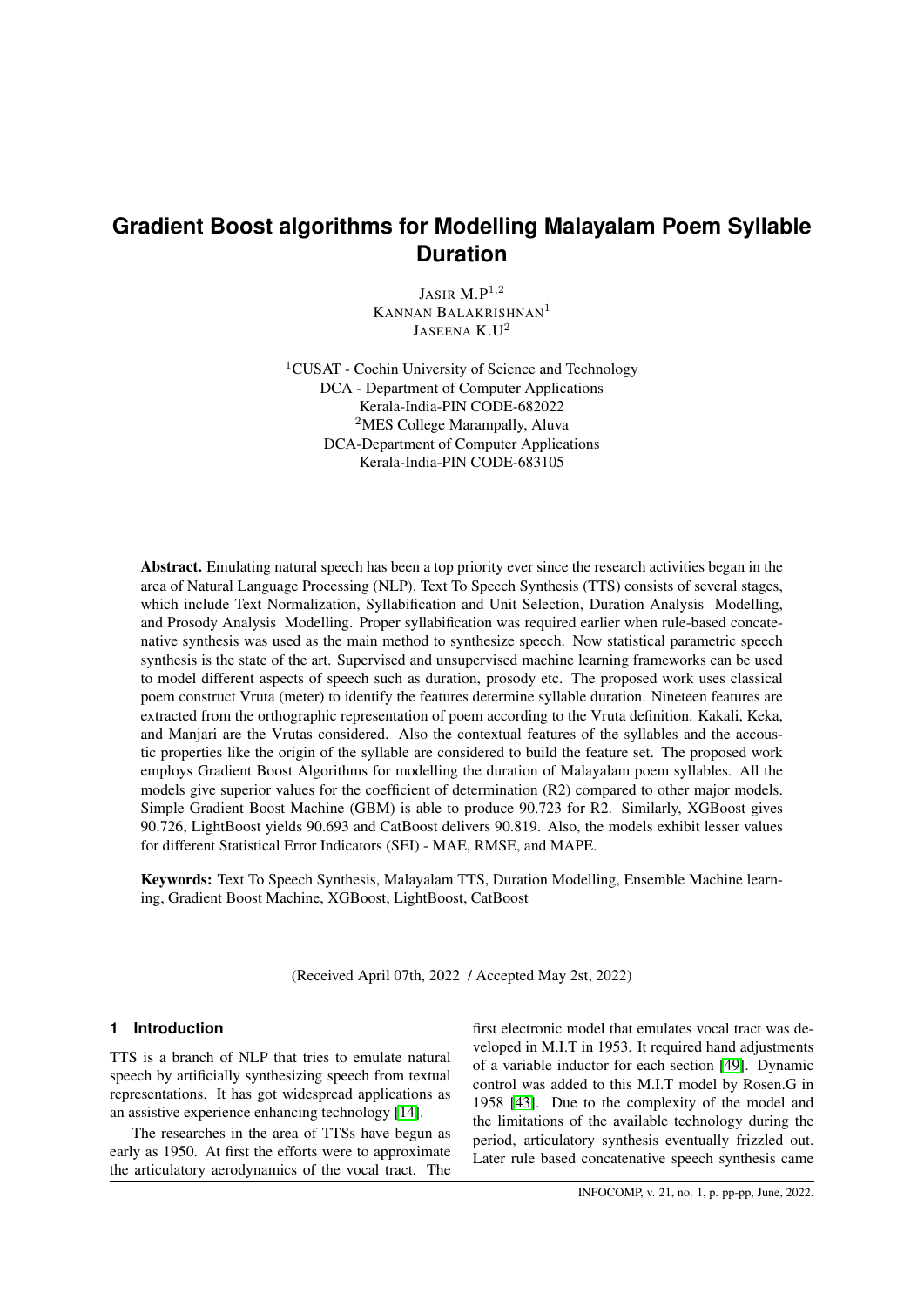in to the fore. context based rules were derived to concatenate speech units stored in the corpus to generate synthetic speech [\[14\]](#page-9-0). Finally, with the availability of new generation computing devices capable of performing complex computations, statistical parametric speech synthesis started to bloom from the 1990s [\[50\]](#page-11-1).

To build an intelligible and natural TTS, a thorough knowledge of the domain is required [?, ?, ?, ?, ?, ?]. The contextual, accoustic and phonological features of the language must be thoroughly analysed before modelling the framework. As far as Malayalam poems are concerned, many of them are written in Vrutas. Vruta is the narrative meter of a poem. It determines many factors that decide the rhythmic utterance of syllables. It also defines the total instances of Laghu and Guru (Malayalam grammatical constructs that determines the duration of a syllable) syllables in a verse. Also it restricts the total number of syllables that can appear in a verse [\[36\]](#page-10-1). Three Vrutas namely Kakali, Manjari and Keka are analysed to identify extractible features from the text representation of poems written in these Vrutas. Nineteen such features are extracted for each syllable to derive cues about the duration of that syllable. The proposed work uses gradient boost algorithms GBM, XG-Boost, LightGBM, CatBoost to model the duration of the syllables.

Section 2 gives a brief account of the research works in the field of Text To Speech Synthesis. Section 3 briefly explain the methodology, characteristics of the dataset, Malayalam Vruta constructs and performance evaluation metrics. Section 4 compares the performance of the proposed models against major duration models. Section 5 concludes the paper by citing future directions and scope of betterment.

# **2 Related Work**

Various methods have been employed in building TTS systems over the period of time. As and when the research works in articulatory synthesis reached a state of impasse, rule based speech synthesis took over. Different stages in TTS like Text Normalization, Syllabification and Unit Selection, Duration analysis and Modelling, Prosody analysis and modelling were modelled by deriving context based rules in this approach. One of the earliest rule based speech synthesis system was developed by Dennis H. Klatt [\[13\]](#page-9-1). He used derived contextual rules from English language to develop an unrestricted TTS for the language. A detailed review of rule based TTS systems can be found at [\[14,](#page-9-0) [24\]](#page-9-2).

Rule based speech synthesis has its own limitations in emulating natural speech. The clicks at the joins of syllable boundaries causes hindrance to the

smooth transition of waveforms. Different concatenative technologies are employed to join speech units from the corpus viz Pitch Synchronous Overlap and Add (PSOLA), Time Domain PSOLA (TD-PSOLA), Multi-Band Resynthesis Overlap Add (MBROLA) etc. A detailed review on the methods can be found at [\[12\]](#page-9-3). Concatenative speech synthesis also had to deal with the problem of the choice of optimum speech unit to be stored in the memory. If the individual units are too small, it would compromise the intelligibility of synthesized speech. On the other hand bigger units like words or sentences would seriously affect the flexibility of the system.

It is to get rid of these limitations, statistical parametric speech synthesis introduced into the mix. Here statistical classifiers like Artificial Neural Networks (ANN), Support Vector Machines (SVM), Decision Tree (DT), Random Forest (RF) etc. are used to model different stages in TTS [\[20\]](#page-9-4). Later an intermediate representation such as mel spectrogram can be generated interpreting these features. These representations are then be fed to speech synthesizing vocoder networks such as Wavenet, WaveGlow, and ClariNet [\[29,](#page-10-2) [34,](#page-10-3) [32\]](#page-10-4).

Many statistical parametric systems have been deployed to model different stages in TTS in English and Indian languages. N-gram models and Weighted Finite State Transducers (WFST) are used successfully to normalize English text by Richard Sproat et al. [\[48\]](#page-10-5). Fei Liu et al. have modelled English Text Normalization system employing K-means clustering algorithm [\[19\]](#page-9-5). Lan Huang et al. make use of a deep learning architecture to normalize English text [\[8\]](#page-9-6).

There are a handful of works in Indian languages as well. Bayesian word sense induction is used by Anindya Sau et al. to normalize Bengali text [\[44\]](#page-10-6). Piyush Makhija et al. employ bidirectional Long Term Short Memory (LSTM) to normalize Hindi text [\[21\]](#page-9-7).

Another major step in TTS is duration modelling of syllables. Olga Goubanova and Paul Taylor use Bayesian belief networks to model syllable durations in their English TTS [\[50\]](#page-11-1). The CHiVE model by Vincent Wan et al. learn a mapping between pairs of  $\{X, Y\}$ , where X is a sequence of input features, and Y is a sequence of prosodic parameters [\[11\]](#page-9-8). Zack Hodari et al. use the syntactic and semantic information extracted from the text to learn context-dependent prosodic knowledge to apply in a context-aware model of prosody [\[7\]](#page-9-9). Bidirectional LSTM is used to encode the syntactic features of the context while processing the text. Jonathan Shen et al. employs Fine Grained Variational Auto Encoder (FAVAE) architecture to model syllable duration in English [\[45\]](#page-10-7).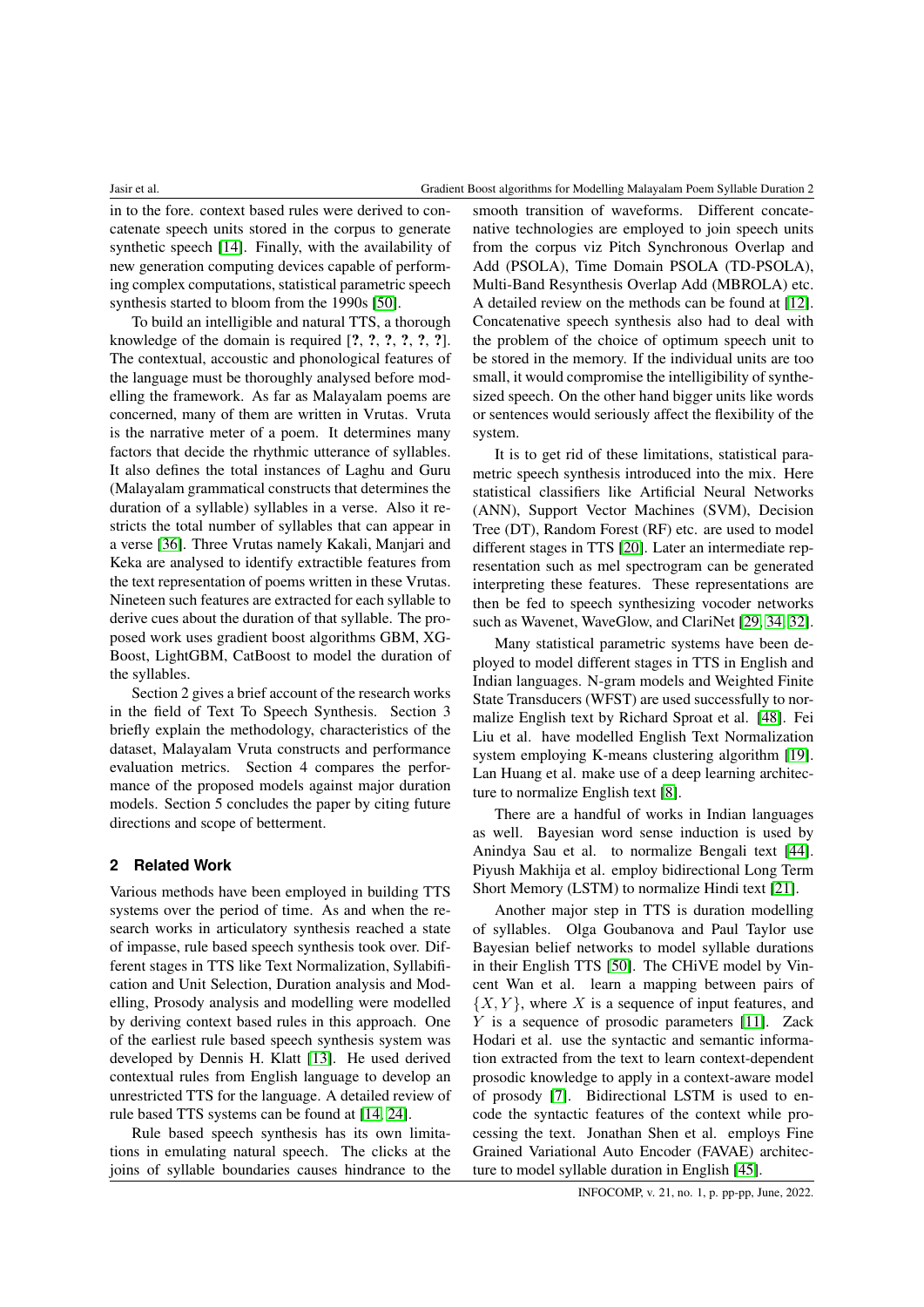#### Jasir et al. Gradient Boost algorithms for Modelling Malayalam Poem Syllable Duration 3

Some of the notable works in Indian languages in duration modelling are explained below. N Sridhar Krishna et al. make use of Classification And Regression Tree (CART) to model the segmental duration of Hindi syllables [\[17\]](#page-9-10). An extension of the same method is later used on an enhanced dataset [\[16\]](#page-9-11). Deepa P Gopinath et al have carried out Duration analysis on the syllables in Malayalam [\[4\]](#page-8-0). Based on their findings they have developed a Probabilistic Distribution Model to predict the vowel duration [\[5\]](#page-9-12). Later they have also proposed a hybrid duration model combining CART and Hidden Markov Model (HMM) [\[6\]](#page-9-13). SVMs and ANNs are two commonly used machine learning models employed to predict syllable durations in Indian language TTS. K Srinivasa Rao and B Yegna narayana propose SVM for predicting the duration of syllables [\[38\]](#page-10-8). They have also developed an ANN framework to model the duration of syllables [\[39\]](#page-10-9). Later a two-stage hybrid model, where the first stage consisted of an SVM syllable classifier, to group syllables based on their duration, was proposed by them. Krothapalli S.Rao and Shashidhar G. Koolagudi analyze the factors that affect the duration of syllables in detail. They used the intuitions from their analysis to develop a Feed Forward Neural Network (FFNN) to model the duration [\[37\]](#page-10-10). In Malayalam also there have been efforts to model syllable duration, like the CART based systems developed by Jestin James et al. and Bindhu K. Rajan et. al [\[9,](#page-9-14) [35\]](#page-10-11). Shreekanth T et al. discuss a four-layer Feed Forward Neural Network based duration modelling system for an Hindi TTS [\[47\]](#page-10-12).

K. Srinivasa Rao and B. Yegnanarayana enhanced their duration modelling work by proposing an ANN based intonation model to emulate prosody of speech in Hindi [\[40\]](#page-10-13). Similarly V Ramu Reddy et al. have made a FFNN framework to model intonation in Bengali TTS [\[41\]](#page-10-14). V. RamuReddy and K. Sreenivasa Rao propose a two-stage FFNN based approach to model the fundamental frequency (F0) of syllables [\[42\]](#page-10-15). Kumuth Thripathi et al. have developed an SVM and Convolutional Neural Network (CNN) combined model for Hindi TTS. [\[52\]](#page-11-2). There are some restricted analyses and modelling on limited datasets in Malayalam that takes specific aspects of prosody like pause or chaotic nature of utterance [\[33,](#page-10-16) [51\]](#page-11-3). Asoke Kumar Datta in his work studies the intonation patterns present in standard and colloquial Bengali, to model a natural-sounding TTS [\[2\]](#page-8-1). K. Pal and B.V Patel discuss a machine learning model for the classification of poems based on RAS (Emotion) [\[31\]](#page-10-17). They have later extended the model as an Automatic Multi-class Document Classification system of Hindi Poems based on the underlying emotion conveyed in the poem [\[30\]](#page-10-18).

Until recently duration and prosody of the speech was modelled separately. Presently deep learning frameworks are the state of the art in TTS. Convolutional Neural Networks (CNN) are used to identify and extract patterns and dependencies in the input data. Advanced deep learning architectures like Tacotron, WaveNet and WaveGlow have enabled scholars to track down the problem of TTS by providing a single end to end model. Frameworks like Tacotron captures such time aligned features as an intermediate representation of mel spectrograms from a combination of text and speech data. These representations can be fed into generative deep learning vocoders like WaveNet or Wave-Glow to produce synthetic audio samples [\[34\]](#page-10-3).

As a low resource language, Malayalam faces a number of difficulties in modelling a natural sounding TTS. Majority of the works in the language have been performed on limited dataset [\[24\]](#page-9-2). Supervised machine learning models can only be developed after accumulating enough knowledge about the linguistic peculiarities of the target study. For example scholars like Noam Chomsky have performed thorough analysis to decode the syntactical structure of English language [\[1\]](#page-8-2). Computational linguists could then transcend these observations to the engineering domain to model different problems that come under the ambit of NLP. The statistical speech synthesizing methods for Malayalam can be implemented in two ways, supervised or unsupervised. In order to implement supervised statistical speech synthesizers a thorough knowledge about the domain is inevitable. The linguistic peculiarities of the language will play a significant role in determining the features. The proposed work uses the notion of Vruta constructs in Malayalam poems to model the duration for Malayalam poem syllables. Keka, Kakali and Manjari are the three Vrutas analysed in this study. More details about the Vruta definitions can be found at [\[36\]](#page-10-1). The identification and extraction of these features are explained in [\[25\]](#page-9-15).

# **3 Proposed Methodology**

### **3.1 Speech Dataset**

. The speech corpus consists of 31568 syllables collected from poems that belong to Kakali, Manjari, and Keka Vrutas. 10656 syllables are collected from 888 lines of Kakali poems, 13244 syllables are collected from 946 lines of Keka poems and 7668 syllables are collected from 697 lines of Manjari poems. The syllables are tagged in the speech corpus according to the Vruta, position, and syllable.

The poems are recorded by a 20 year old young INFOCOMP, v. 21, no. 1, p. pp-pp, June, 2022.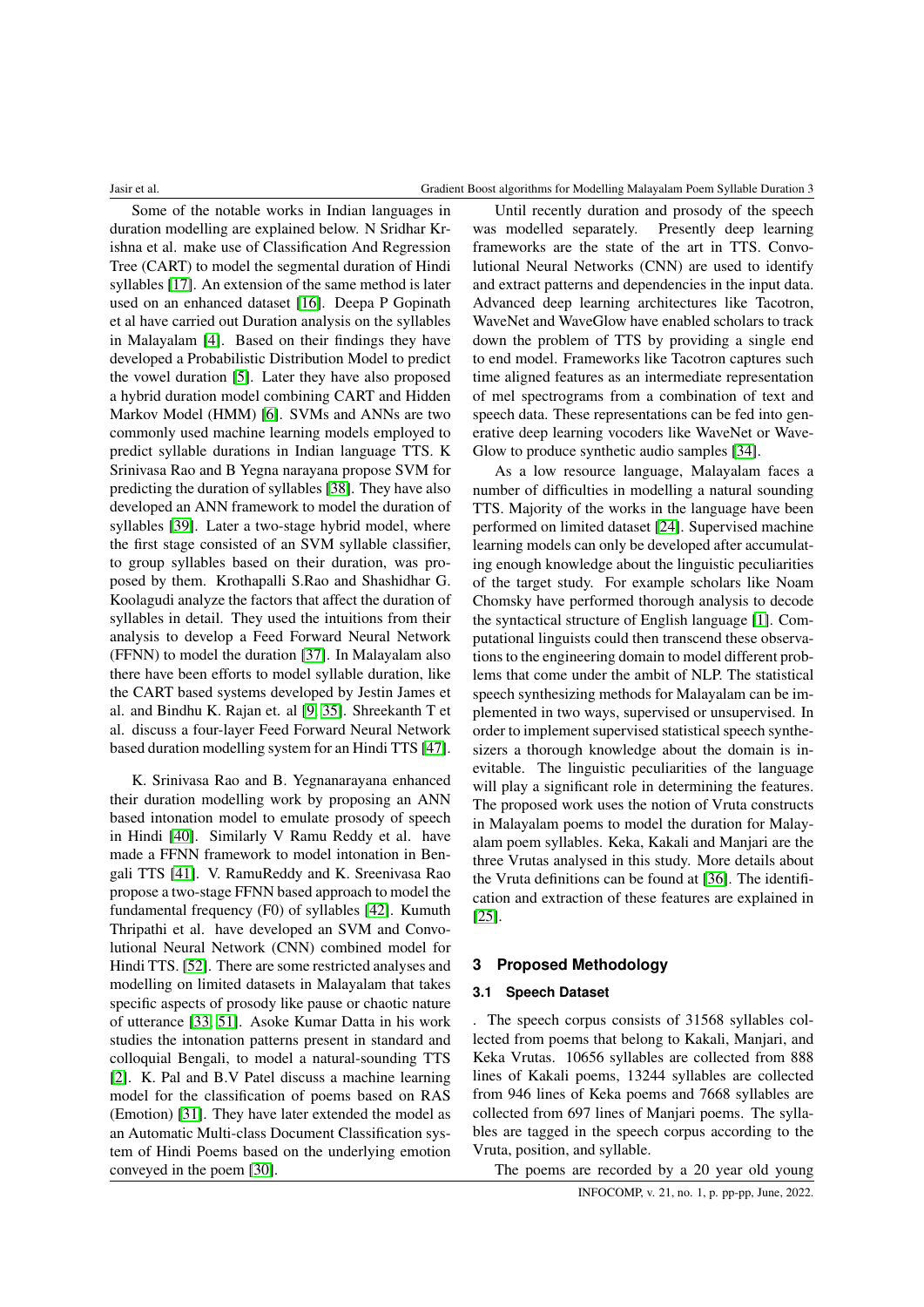female with a melodious voice. The poem verses are sampled at frequency 44100 Hz using the speech processing freeware PRAAT. To ensure accurate syllable boundaries, they are manually annotated in the poem verses. The annotated syllables are segmented using PRAAT script to store in the speech corpus. The poems are collected from works of popular Malayalam writers. The Keka verses are collected from Thunchath Ramanjujan Ezhuthachan's Adhyathma Ramayanam, Balakandam Chapter [\[3\]](#page-8-3). The Kakali poem verses consist of Kishkindhakadam and Ayodhyakandam chapters of the same book. The Manjari poems are an anthology of works. It consists of poems like Krishnagadha written by Cherussery Namboothiri, Mambazham written by Vyloppilli Sreedhara Menon. [\[27,](#page-9-16) [23\]](#page-9-17).

The orthographic representation of the input features are processed according to the Vruta definitions to extract the features. The dataset has been reviewed and published in Mendeley Data with DOI 10.17632/wh6fwmgccf.1. [\[26\]](#page-9-18). The dataset and the associated files are available at https://data.mendeley.com/datasets/wh6fwmgccf/1 under a Creative Commons Attribution 4.0 International license.

#### **3.2 Malayalam Vrutas and Lakshana**

The Malayalam word Varnam roughly translates to syllable. The Varnams are grouped into sets of two or three to form Ganam (Join) in Malayalam Bhasha Vrutas. The properties of each Ganams in a Padam (Couplet) are analysed using the Vruta Lakshana (identification protocol) to determine the Vruta the couplet belongs to [\[36\]](#page-10-1). A syllable in poem can be either Laghu or Guru. Laghus are short duration-ed syllables where the attached vowel sound is not prolonged in utterance. In the language terminology, they are called one Matra syllables. On the other hand Gurus are syllables attached with prolonged vowel sounds. They are denoted as two Matra syllables. Table [1](#page-3-0) lists different types of Ganams possible in Malayalam poems. It also shows the Laghu and Guru combinations in these Ganams. The horizontal bar denotes Guru and the 'U' shaped symbol denotes Laghu.The three Bhasha Vrutas considered for the durational analysis of syllables in this work are Kakali, Manjari, and Keka.

According to the Vruta definitions provided by A.R Rajarajavarma, Kakali shall have four sets of three syllabled-five Matra Ganams in each of the verses in consideration. It also puts a restriction that the first Ganam must not begin with the six Matra Ganam-Ya. [\[36\]](#page-10-1). Figure [1](#page-4-0) shows the syllable split up and Ganam grouping of a poem couplet written in Kakali. Manjari

share all the Lakshanas of Kakali, except that it can only have two syllables less in the final Ganam of the second verse.

When it comes to Keka, the Ganam format is fixed to  $[3, 2, 2, 3, 2, 2]$  with fourteen syllable in each of the verses. The Vruta Lakshana puts the restriction that each of the Ganams must contain one Guru syllable minimum. [\[36\]](#page-10-1). Figure [2](#page-4-1) shows the Ganam grouping of a Keka couplet. It also shows some of the features like syllable position in a verse, Syllable position in a Ganam, total matra in a Ganam, and number of syllables in a Ganam.Table [2](#page-3-1) summarizes the features defining Kakali, Manjari and Keka Vrutas.

<span id="page-3-0"></span>

| Symbol       | Name             | Remark            | <b>Total Matra</b> |
|--------------|------------------|-------------------|--------------------|
| $-,-,-$      | Ma Ganam         | All Guru          | 6                  |
| $U, -, -$    | Ya Ganam         | First Laghu       | 5                  |
| $-$ , U, $-$ | Ra Ganam         | Mid Laghu         | 5                  |
| $U, U, -$    | Sa Ganam         | End Guru          | 4                  |
| $-,-, U$     | Tha Ganam        | End Laghu         | 5                  |
| $U, -, U$    | Ja Ganam         | Mid Guru          | 4                  |
| $-$ , U, U   | <b>Bha Ganam</b> | <b>First Guru</b> | 4                  |
| U, U, U      | Na Ganam         | All Laghu         | 3                  |

<span id="page-3-1"></span>Table 2: Defining characteristics of Kakali, Manjari and Keka Vrutas. Abbreviations: SIV-Syllables In Verse, GPIV-Ganam Pattern In Verse, MIG-Matra in Ganam, MIV-Matra In Verse

| Vruta   | SIV1 |    | SIV2 GPIV1 | GPIV2     | MIG | MIV1   | MIV <sub>2</sub> |
|---------|------|----|------------|-----------|-----|--------|------------------|
| Kakali  | 12   | 12 | [3,3,3,3]  | [3,3,3,3] |     | 20     | 20               |
| Manjari | 12.  | 10 | [3,3,3,3]  | [3,3,3,1] |     | 20     | 16               |
| Keka    | 14   | 14 | $13,2,2-$  | $[3,2,2-$ | 2/3 | $22 -$ | $22 -$           |
|         |      |    | 3,2,21     | 3,2,2]    |     | 28     | 28               |

#### **3.2.1 Features considered**

The dataset consists of nineteen features and the the target duration for each of the syllables stored. These nineteen features are determined according to the Vruta Lakshanas discussed earlier, and contextual, phonological and accoustic properties of the syllables. The features considered for the proposed model are are listed below. More details about these features can be found Malayalam grammatical scripts like [\[36,](#page-10-1) [22\]](#page-9-19).

- 1. Number of syllables in verse.
- 2. Position of syllable in verse.
- 3. Number of syllables in Ganam.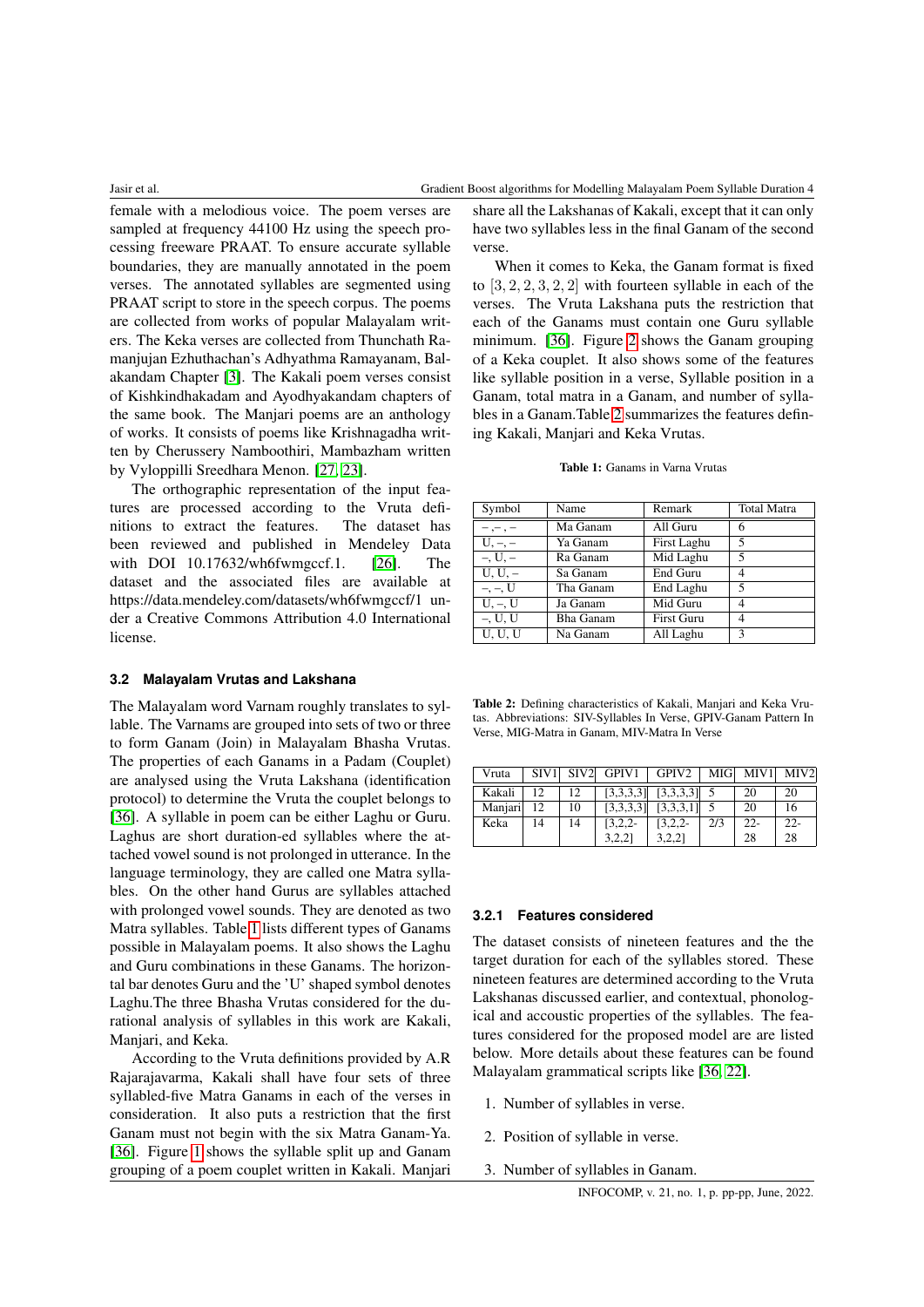<span id="page-4-0"></span>

|      | SYLLABLES IN THE VERSE |    |      |          |      |      |          |      |     |          |     |
|------|------------------------|----|------|----------|------|------|----------|------|-----|----------|-----|
|      | 2                      | 3  | 4    | 5        | 6    |      | 8        | 9    | 10  |          | 12  |
|      | Ra Ganam               |    |      | Ra Ganam |      |      | Ra Ganam |      |     | Ra Ganam |     |
|      | U                      |    |      | U        |      |      | U        |      |     | U        |     |
| ശാ   | രി                     | ക  | പ്പൈ | ത        | ലേ   | ചാ   | രൂ       | ശീ   | ലേ  | വ        | രി  |
| shaa | ri                     | ka | ppai | tha      | lee  | caa  | ru       | shii | lee | ٧a       | ri  |
|      | Tha Ganam              |    |      | Ra Ganam |      |      | Ra Ganam |      |     | Ra Ganam |     |
|      |                        | U  |      | U        |      |      | υ        |      |     | U        |     |
| കാ   | രോ                     | മ  | ലേ   | ക        | ഥാ   | ശേ   | ഷ        | വും  | ചൊ  | ല്ലു     | നീ  |
| kaa  | roo                    | ma | lee  | ka       | dhaa | shee | ssa      | vum  | cо  | llu      | nee |

|  |  | Figure 1: Identification of the Vruta from the given couplet of a poem |  |  |  |  |  |  |  |  |
|--|--|------------------------------------------------------------------------|--|--|--|--|--|--|--|--|
|--|--|------------------------------------------------------------------------|--|--|--|--|--|--|--|--|

<span id="page-4-1"></span>

|       |               |    |               |      |      | <b>POSITION OF SYLLABLE IN VERSE</b> |    |               |      |     |                |     |                |
|-------|---------------|----|---------------|------|------|--------------------------------------|----|---------------|------|-----|----------------|-----|----------------|
|       | 2             | 3  |               | 5    | 6    | 7(Yati)                              | 8  | 9             | 10   | 11  | 12             | 13  | 14             |
|       |               |    |               |      |      | <b>POSITION OF GANAM IN VERSE</b>    |    |               |      |     |                |     |                |
|       | <b>GANAM1</b> |    | <b>GANAM2</b> |      |      | <b>GANAM3</b>                        |    | <b>GANAM4</b> |      |     | <b>GANAM 5</b> |     | <b>GANAM 6</b> |
| ശാ    | രി            | ക  | പ്പൈ          | തൽ   | താ   | നും                                  | വ  | ന്ദ്രി        | ച്ചു | വ   | ന്ദ്യൻ         | മാ  | രെ             |
| shaa  | ri            | ka | ppai          | thal | thaa | num                                  | ٧a | ndi           | cchu | ٧a  | ndyan          | maa | re             |
| ശ്രീ  | രാ            | മ  | സ്തു          | തി   | യോ   | ടെ                                   | പ  | റ             | ഞ്ഞു | തു  | s              | ങ്ങ | നാൾ            |
| shree | raa           | ma | sthu          | thi  | voo  | de                                   | рa | ra            | nju  | thu | da             | ngi | naall          |
|       |               |    |               |      |      |                                      |    |               |      |     |                |     |                |

|      | <b>GANAM1</b>                                                                                                                                                                             |    | <b>GANAM3</b><br><b>GANAM 5</b><br><b>GANAM2</b><br><b>GANAM4</b> |      |                                     |     |    |        | <b>GANAM 6</b> |    |        |     |    |
|------|-------------------------------------------------------------------------------------------------------------------------------------------------------------------------------------------|----|-------------------------------------------------------------------|------|-------------------------------------|-----|----|--------|----------------|----|--------|-----|----|
|      | POSITION OF SYLLABLES IN GANAM<br>3<br>2<br>2<br>2<br>2<br>2<br>2<br>3<br><b>SYLLABLE MATRA</b><br>$\mathbf{2}$<br>2<br>2<br>2<br>2<br>2<br>2<br>2<br>2<br>2<br>1<br>TOTAL MATRA IN GANAM |    |                                                                   |      |                                     |     |    |        |                |    |        |     |    |
|      |                                                                                                                                                                                           |    |                                                                   |      |                                     |     |    |        |                |    |        |     |    |
|      |                                                                                                                                                                                           |    |                                                                   |      |                                     |     |    |        |                |    |        |     |    |
| 2    |                                                                                                                                                                                           |    |                                                                   |      |                                     |     |    |        |                |    |        |     |    |
|      |                                                                                                                                                                                           |    |                                                                   |      |                                     |     |    |        |                |    |        |     |    |
|      | 5                                                                                                                                                                                         |    | 4                                                                 |      |                                     |     |    | 5      |                |    | 3      |     | 3  |
|      |                                                                                                                                                                                           |    |                                                                   |      | <b>NUMBER OF SYLLABLES IN GANAM</b> |     |    |        |                |    |        |     |    |
|      | 3<br>$\overline{2}$<br>2<br>2<br>2<br>3                                                                                                                                                   |    |                                                                   |      |                                     |     |    |        |                |    |        |     |    |
| ശാ   | രി                                                                                                                                                                                        | ക  | പ്പൈ                                                              | തൽ   | താ                                  | നും | വ  | ന്ദ്രി | ച്ചു           | വ  | ന്ദ്യൻ | മാ  | രെ |
| shaa | ri                                                                                                                                                                                        | ka | ppai                                                              | thal | thaa                                | num | va | ndi    | cchu           | ٧a | ndyan  | maa | re |

Figure 2: Syllable and Ganam related features in Keka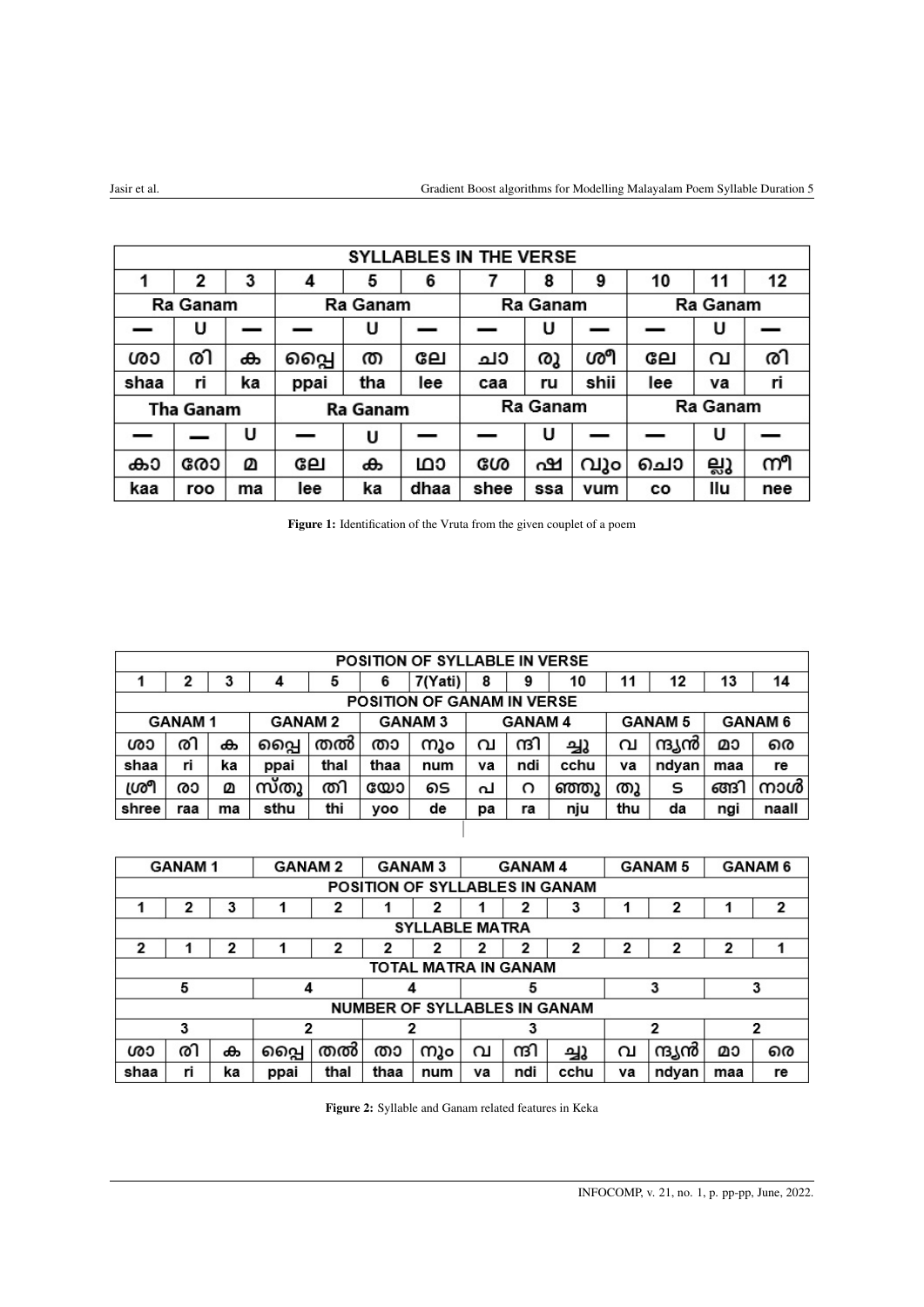- 4. Total Matra in Ganam.
- 5. Position of Ganam in verse.
- 6. Position of syllable in Ganam.
- 7. Whether Yati or not.
- 8. Distance from Yati.
- 9. Yati Position.
- 10. Origin of Previous syllable.
- 11. Origin of Next syllable.
- 12. Origin of Current syllable.
- 13. Matra of Previous syllable.
- 14. Matra of Next syllable.
- 15. Matra of current syllable.
- 16. Whether previous syllable is Joint.
- 17. Whether next syllable is Joint.
- 18. whether current syllable is Joint.
- 19. Total Matra in verse.

# **3.3 Gradient Boost Ensembles**

Four machine learning regressor estimators considered to model the duration of poem syllables are listed below. They all fall into the category of ensemble estimators where an ensemble of weak predictors are used to model the predictions.

- 1. Gradient Boost Machine
- 2. XGBoost
- 3. LightGBM
- 4. CatBoost

## **3.3.1 Gradient Boosting Machine(GBM)**

GBM is a machine learning technique used for classification and regression problems [\[28\]](#page-10-19). The prediction model produced by them are formed as an ensemble of weak predictors, typically decision stumps. It is used to minimize the bias error of the model. The hyperparameters are optimized with GridsearchCV algorithm from the scikit-learn machine learning library [\[15\]](#page-9-20).

# **3.3.2 XGBoost**

XGBoost is principally a Gradient Boost method. It uses software and hardware optimizations to fasten the calculations. XGBoost implements the process of sequential tree building using parallelization. The stopping criterion for tree splitting within GBM framework is greedy in nature and depends on the negative loss criterion at the point of split. XGBoost uses max-depth parameter as specified and prunes trees backward. It improves the computational efficiency considerably. Also the algorithm uses cache awareness by allocating internal buffers in each thread to store gradient statistics.

# **3.3.3 LightGBM**

LightGBM uses histogram-based algorithms, which sample continuous feature values into discrete bins. This aids in reducing training time and memory requirement. [\[10,](#page-9-21) [18\]](#page-9-22). LightGBM employs a leaf-wise (bestfirst) tree grow algorithm. It selects a leaf with maximum delta loss to grow. Holding the leaf fixed, leafwise algorithms tend to achieve lower loss than level-wise algorithms.<sup>[\[46\]](#page-10-20)</sup>. LightGBM also optimizes network communication, makes use of distributed learning, implements Parallelization in finding best fit decision tree and decision learning to optimize the boosting process.

#### **3.3.4 CatBoost**

. CatBoost is an open source implementation of Gradient Boost algorithm by the engineers at Yandex. CatBoost makes use of distributed Graphic Processing Units (GPU) to fasten the training process. The CatBoost algorithm introduces a unique system called Minimal Variance Sampling (MVS), which is a weighted sampling version of Stochastic Gradient Boosting. With this technique, the number of examples needed for each iteration of boosting can be reduced considerably. The CatBoost algorithm grows a balanced tree. The feature-split pair is performed to choose a leaf in the tree structure. The split with minimum penalty is selected for all the level's nodes. Enough iterations are performed level by level until the leaves match the depth of the tree. The symmetric trees are faster and provides better quality compared to non symmetric trees.

#### **3.4 Performance Evaluation Metrics**

The performance of different Gradient Boost ensembles are compared using statistical error indicators MAE, RMSE, and MAPE. The strength of association between the points in the dataset is described using the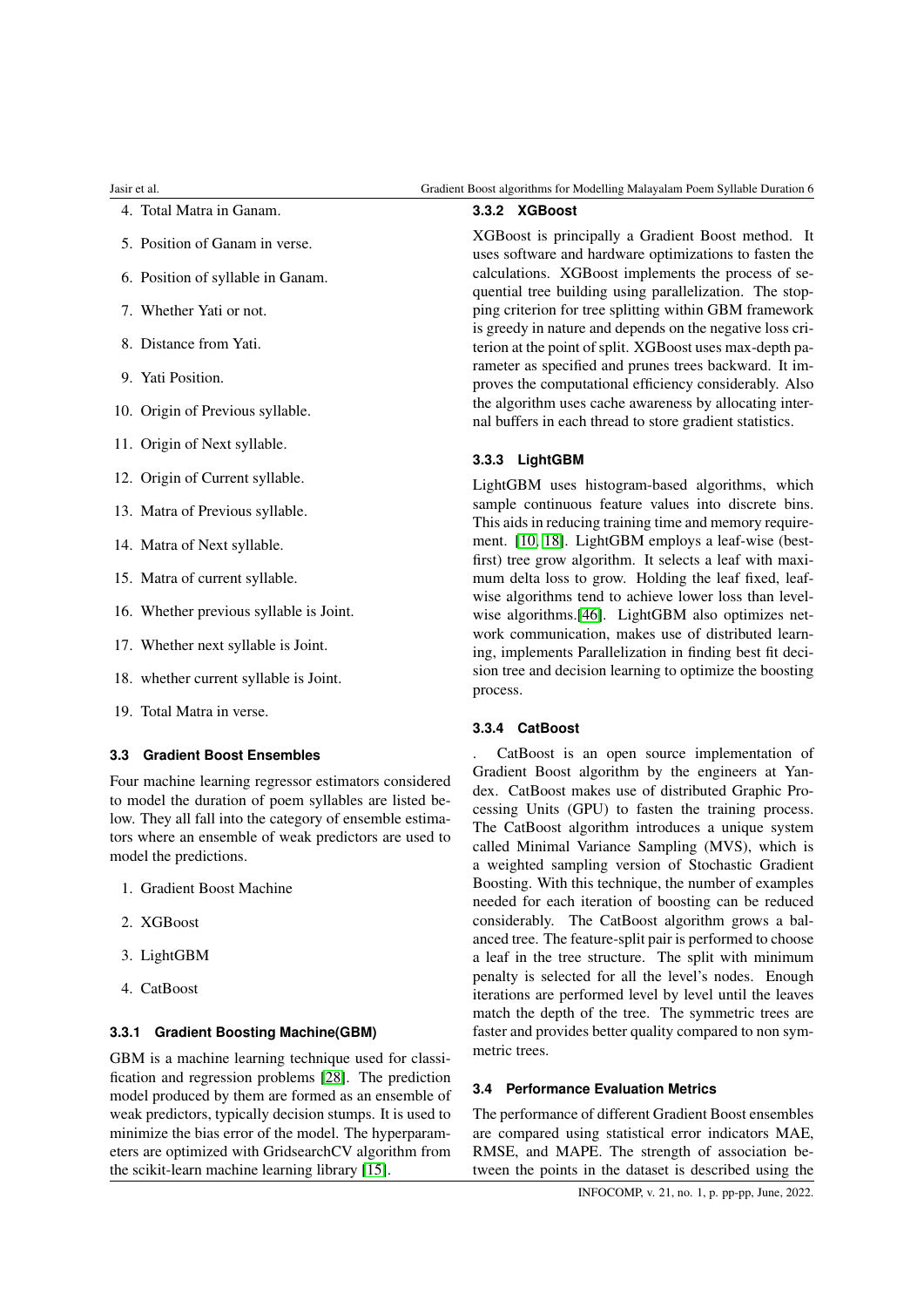coefficient of determination  $R^2$  as in equation [\(1\)](#page-6-0). This statistic indicates the percentage of the variance in the dependent variable (target duration in our case) that the independent variables (contextual features) explain collectively. R-squared measures the strength of the relationship between the model and the dependent variable on a convenient 0-100% scale. R-squared is a positive statistical indicator, the higher the percentage, the better the model fits the data.  $y_j$  is the actual duration of the syllables,  $\hat{y}_i$  is the predicted duration and  $\bar{y}$  is the mean duration of the syllables in the training sample set.

<span id="page-6-0"></span>
$$
R^{2} = \frac{\sum_{j=1}^{L} (y_{j} - \hat{y}_{j})^{2}}{\sum_{j=1}^{L} (y_{j} - \bar{y}_{j})^{2}}
$$
(1)

The different statistical error indices used to evaluate the performances of the duration models are shown below from equation [\(2\)](#page-6-1) to [\(5\)](#page-6-2). All these indices are negative indicators, which means lower values are preferred. Mean absolute error (MAE)[\(2\)](#page-6-1) is a measure of errors between pairs of actual and predicted observations. It is the arithmetic average of the absolute errors.

<span id="page-6-1"></span>
$$
MAE = \frac{1}{n} \sum_{j=1}^{n} y_j - \hat{y_j}
$$
 (2)

The Mean Squared Error (MSE)[\(3\)](#page-6-3) of an estimator measures the average of the squares of the errors between the estimated values and the actual value. MSE is a risk function, corresponding to the expected value of the squared error loss.

<span id="page-6-3"></span>
$$
MSE = \frac{1}{n} \sum_{j=1}^{n} (y_j - \hat{y}_j)^2
$$
 (3)

The Root Mean Squared Error (RMSE)[\(4\)](#page-6-4) represents the square root of the second sample moment of the differences between the predicted values and the actual values. The RMSE serves to aggregate the magnitudes of the errors in predictions for various data points into a single measure of predictive power.

<span id="page-6-4"></span>
$$
RMSE = \sqrt{\frac{1}{n} \sum_{j=1}^{n} (y_j - \hat{y}_j)^2}
$$
 (4)

The Mean Absolute Percentage Error (MAPE)[\(5\)](#page-6-2) is a measure of the accuracy of an estimator. The accuracy is measured as a percentage.

<span id="page-6-2"></span>
$$
MAPE = \frac{1}{n} \sum_{j=1}^{n} \left| \frac{y_j - \hat{y_j}}{y_j} \right|
$$
 (5)

# **4.1 Model Training**

**4 Results and Discussions**

The entire dataset is divided into two datasets for training and testing. The training dataset consists of 80% of the samples, whereas testing dataset holds the remaining 20%. A total of 25254 syllables are used for training and 6314 syllables are used for testing the models. Syllable duration modelling can be perceived as a regression problem, where the predicted duration is modelled as a function of the selected syllable features. All the Gradient Boost ensemble models are optimized using the GridsearchCV algorithm from scikit-learn library [\[15\]](#page-9-20). By exploring different permutations and combinations of the hyperparameters specified in the parameter grid, GridsearchCV() can optimize the values of these parameters.

#### **4.2 Optimization of Hyperparameters**

As for GBM regressor, the hyperparameters considered are the number of trees (n-estimators), the maximum depth of the tree (max-depth), the minimum number of samples required to split an internal node (minsamples-split), and the weight applied to each classifier at each boosting iteration (learning-rate). As for the XGBoost n-estimators, max-depth, min-samples-split, learning rate, and squared error loss function are used for tuning. The same parameters are used for Light-GBM as well. As for CatBoost, n-estimators, maxdepth, learning rate are used as hyperparameters along with Root Mean Squared Error as the loss function.

<span id="page-6-5"></span>Table 3: Hyperparameters used in GBM optimization with their values

| Hyperparameter    | Value |
|-------------------|-------|
| n-estimators      | 500   |
| max-depth         |       |
| min-samples-split | 5     |
| learning-rate     | 0.01  |

<span id="page-6-6"></span>Table 4: Hyperparameters used XGBoost optimization with their values

| Hyperparameter    | Value         |
|-------------------|---------------|
| n-estimators      | 500           |
| max-depth         |               |
| min-samples-split |               |
| learning-rate     | 0.01          |
| loss              | squared-error |

INFOCOMP, v. 21, no. 1, p. pp-pp, June, 2022.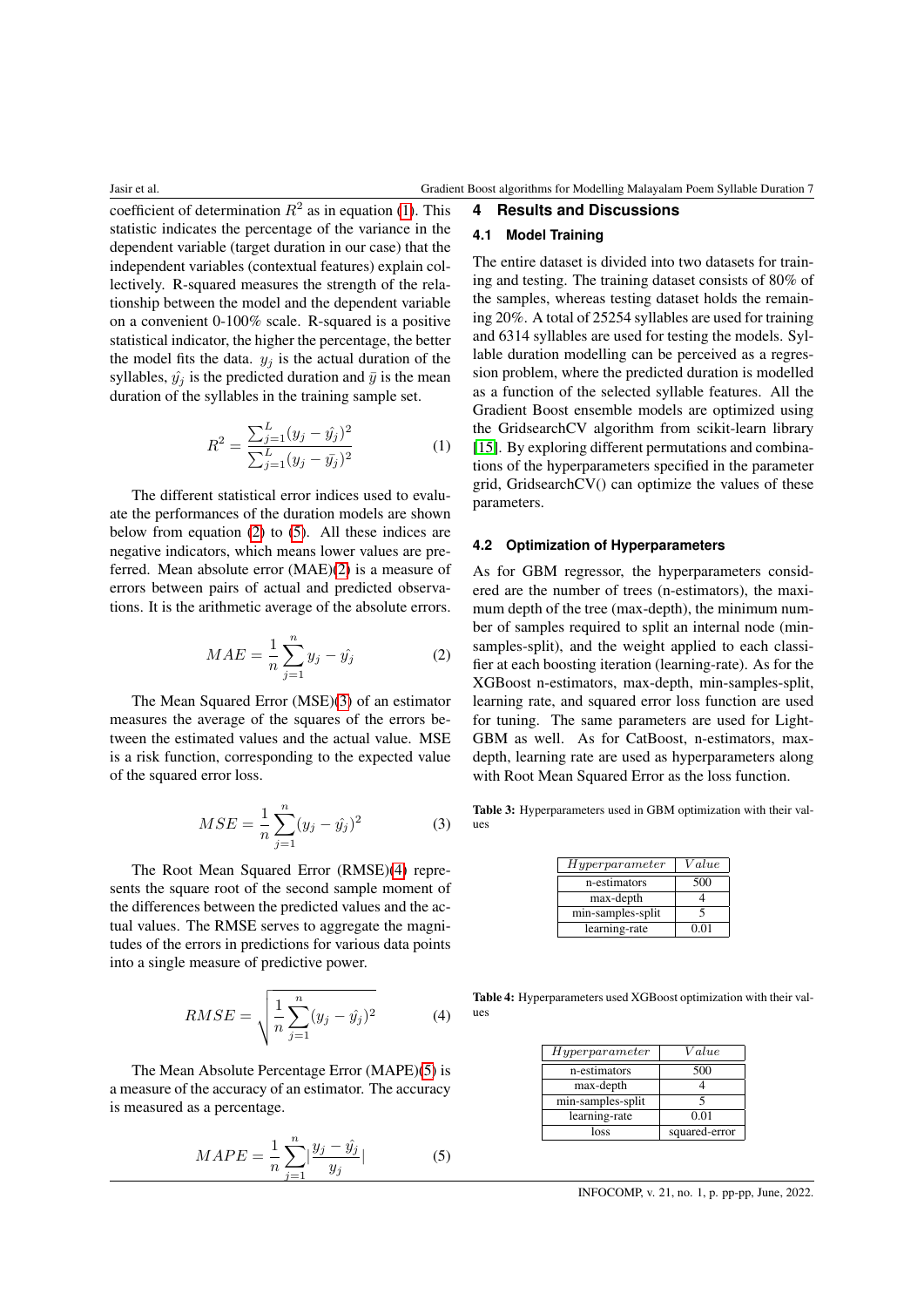<span id="page-7-1"></span>

Jasir et al. Gradient Boost algorithms for Modelling Malayalam Poem Syllable Duration 8

Table 5: Hyperparameters used in LightBoost optimization with their values

| Hyperparameter    | Value         |
|-------------------|---------------|
| n-estimators      | 500           |
| max-depth         |               |
| min-samples-split |               |
| learning-rate     | 0.01          |
| loss              | squared-error |

<span id="page-7-0"></span>Table 6: Hyperparameters used in CatBoost optimization with their values

| Hyperparameter | Value       |
|----------------|-------------|
| n-estimators   | 500         |
| max-depth      |             |
| learning-rate  | 0.01        |
| loss           | <b>RMSE</b> |

Tables [3-](#page-6-5)[6](#page-7-0) show the hyperparameters used along with the optimum values observed. Table [3](#page-6-5) shows the hyperparameters tuned for optimization in GBM estimator. Table [4](#page-6-6) shows the hyperparameters tuned for optimization in XGBoost estimator. Table [5](#page-7-1) shows the hyperparameters tuned for optimization in LightBoost estimator. Table [6](#page-7-0) shows the hyperparameters tuned for optimization in CatBoost estimator. Figure [3](#page-7-2) compares the coefficient of determination for the four models. Figure [4](#page-7-3) shows the comparison bar chart of MAE and RMSE for GBM, XGBoost, LightBoost and CatBoost ensembles.Figure [5](#page-7-4) shows the comparison bar chart of MAPE for the ensembles.

Line graphs are excellent to compare changes of a variable over the same period of time for more than one group. Figure [6](#page-8-4) and figur[e7](#page-8-5) show the line plot and semilog plot of the actual and predicted duration of the first 100 values for GBM, XGBoost, LightBoost, and CatBoost ensembles.

#### **4.3 Results and Performance Comparison**

Table [7](#page-8-6) shows the performance comparison metrics of the models. All the Gradient Boost algorithms yield similar values for  $R^2$ , MAE, RMSE, and MAPE. It can be said that, all the boosting techniques enhance the base estimator equally.

This is a pioneer effort to model Malayalam poem syllable duration. The comparison of duration models across languages can not be objective in nature as the contextual features, accoustic properties and interdependencies between the syllables are different in each language. Table [8](#page-8-7) gives a a comparative analysis of the

<span id="page-7-2"></span>

Figure 3: Comparison of Models based on  $R^2$ 

<span id="page-7-3"></span>

Figure 4: Comparison of Models Based on MAE and RMSE

<span id="page-7-4"></span>

Figure 5: Comparison of Models based on MAPE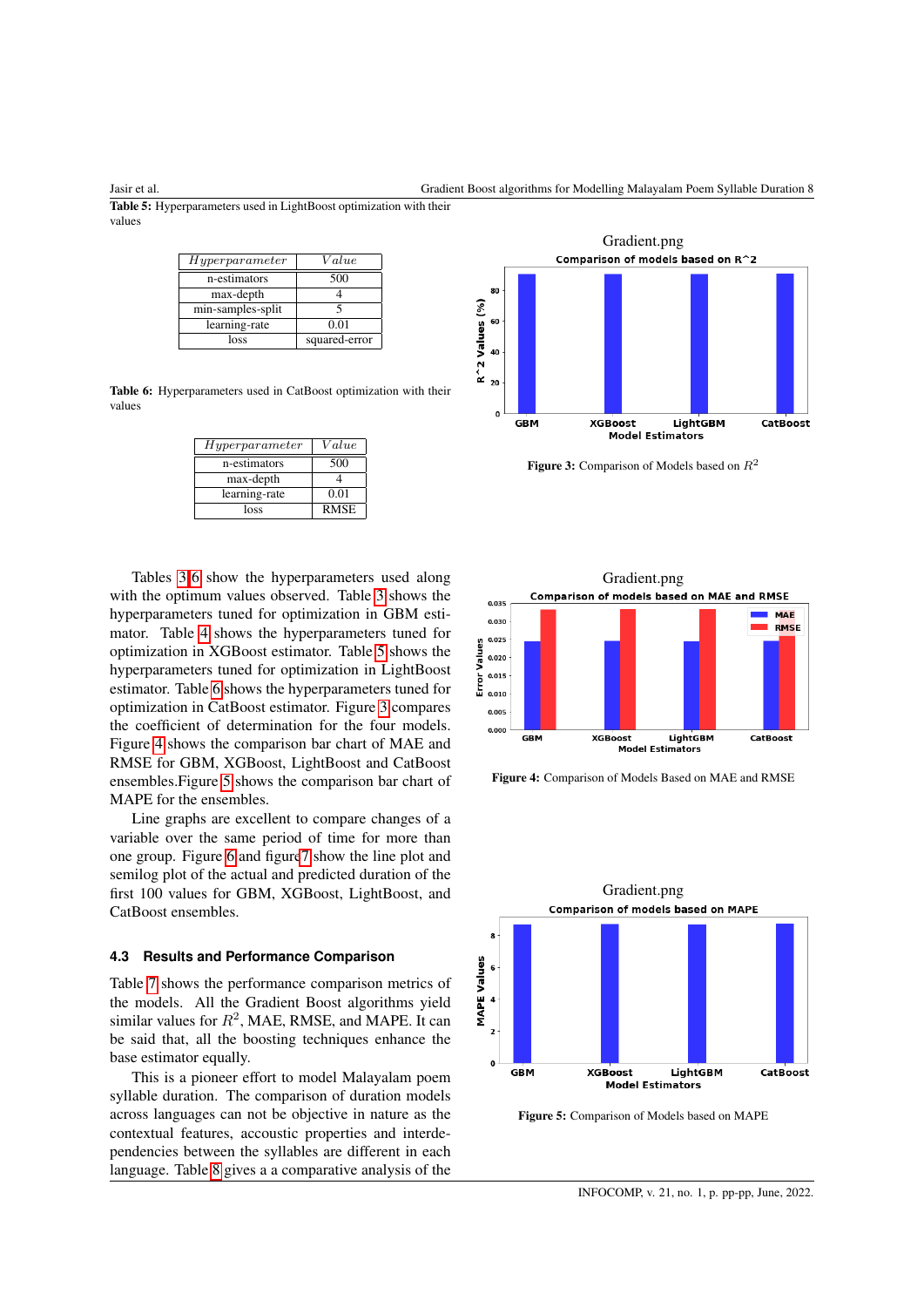<span id="page-8-6"></span>Jasir et al. Gradient Boost algorithms for Modelling Malayalam Poem Syllable Duration 9

Table 7: Performance of Gradient Boost Models

| Model                       | $R^2$  | <b>MAE</b> | <b>RMSE</b> | <b>MAPE</b> |
|-----------------------------|--------|------------|-------------|-------------|
| <b>GBM GridsearchCV</b>     | 90.723 | 0.0244     | 0.033       | 08.659      |
| <b>XGBoost GridsearchCV</b> | 90.726 | 0.0245     | 0.0333      | 08.711      |
| LightBoost GridsearchCV     | 90.693 | 0.0244     | 0.0333      | 08.658      |
| CatBoost GridsearchCV       | 90.723 | 0.0244     | 0.0333      | 08.659      |

<span id="page-8-7"></span>Table 8: Performance of Gradient Boosting Models Against Major Duration Models

| Model              | Author                 | $R^2$  |
|--------------------|------------------------|--------|
| CART               | K. Srinivasa Rao and   | 81     |
|                    | B. Yegnanarayana[39]   |        |
| Two-Stage-         | K. Sriniyasa Rao and   | 82     |
| <b>SVM&amp;ANN</b> | B. Yegnanarayana[39]   |        |
| <b>ANN</b>         | K. Sriniyasa Rao and   | 82     |
|                    | B. Yegnanarayana[39]   |        |
| CART               | N. Shridhar Krishna et | 79.87  |
|                    | al.[17]                |        |
| GBM-GridsearchCV   | Proposed model         | 90.723 |
| XGBoost-           | Proposed model         | 90.726 |
| GridsearchCV       |                        |        |
| LightBoost-        | Proposed model         | 90.693 |
| GridsearchCV       |                        |        |
| CatBoost-          | Proposed model         | 90.819 |
| GridsearchCV       |                        |        |

proposed model against different duration models proposed by K. srinivasa Rao and B. Yegnanarayana and N. Sridhar Krishna et al. [\[39,](#page-10-9) [17\]](#page-9-10). The duration model developed by K. Srinivasa Rao and B. Yegnanarayana is for Tamil language and the duration model suggested by N. Sridhar Krishna et al.is for Hindi language. To analyze the performances of different models objectively, standard datasets have to be established. It is evident from the table that Gradient Boost algorithms perform superior to ANN, Support Vector Regressors (SVR) or CART when the dataset is of small or medium scale in size.

<span id="page-8-4"></span>

<span id="page-8-5"></span>

Figure 7: semilog plot of the first 100 duration values

# **5 Conclusion and Future Work**

In this paper, the duration characteristics of Malayalam poem syllables written in three Vrutas are modelled using Gradient Boosting ensemble machine learning algorithms. A standard dataset consisting of 31568 syllables' features is published as part of this work. . This is a pioneer work in a low resource language like Malayalam. Reviewed and published datasets are a scarcity in Malayalam [\[24\]](#page-9-2). The shortage of standard datasets is the main restricting constraint to take the research activities in the language to next level. The proposed ensembles are able to emulate the durational characteristics of the language. Presently, only the textual parameters extracted from the orthographic representation of the poems are considered to model the duration. The research in the area can be further pushed by designing deep learning architectures to capture the features and transform them to time aligned intermediate representations such as mel spectrograms. These mel spectrograms can then be used as inputs to vocoder deep learning frameworks to synthesize speech [\[53,](#page-11-4) [34\]](#page-10-3).

#### <span id="page-8-2"></span>**References**

- [1] Chomsky, N. *Syntactic structures*. De Gruyter Mouton, 2009.
- <span id="page-8-1"></span>[2] Datta, A. K. Intonation rules for text reading. In *Epoch Synchronous Overlap Add (ESOLA)*, pages 135–176. Springer, New York, USA, 2018.
- <span id="page-8-3"></span>[3] Ezhuthachan, T. *Adhyathma Ramayanam*. DC Books, Kottayam, Kerala, 2015.
- <span id="page-8-0"></span>[4] Gopinath, D. P., Sree, J. D., Mathew, R., Rekhila, S., and Nair, A. S. Duration analysis for malayalam text-to-speech systems. In *9th International Conference on Information Technology (ICIT'06)*, pages 129–132, New York, USA, 2006. IEEE.

INFOCOMP, v. 21, no. 1, p. pp-pp, June, 2022.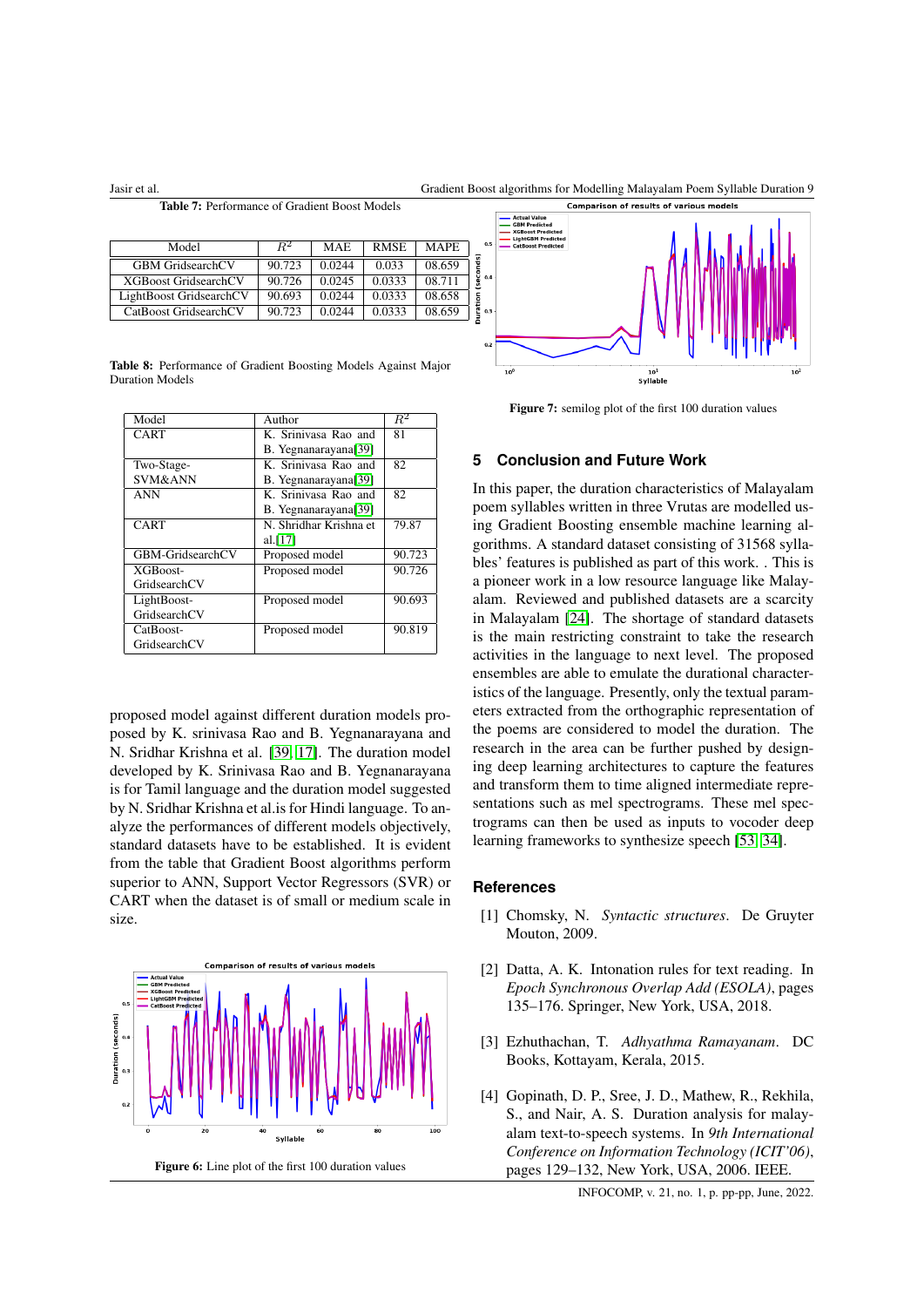#### Jasir et al. Gradient Boost algorithms for Modelling Malayalam Poem Syllable Duration 10

- <span id="page-9-12"></span>[5] Gopinath, D. P., Veena, S., and Nair, A. S. Modeling of vowel duration in malayalam speech using probability distribution. *Proceedings of the Speech Prosody, Campinas, Brazil*, pages 6–9, 2008.
- <span id="page-9-13"></span>[6] Gopinath, D. P., Vinod, C. S., Veena, S., and Achuthsankar, S. N. A hybrid duration model using cart and hmm. In *TENCON 2008-2008 IEEE Region 10 Conference*, pages 1–4, New York, USA, 2008. IEEE.
- <span id="page-9-9"></span>[7] Hodari, Z., Moinet, A., Karlapati, S., Lorenzo-Trueba, J., Merritt, T., Joly, A., Abbas, A., Karanasou, P., and Drugman, T. Camp: a twostage approach to modelling prosody in context. *arXiv preprint arXiv:2011.01175*, 2020.
- <span id="page-9-6"></span>[8] Huang, L., Zhuang, S., and Wang, K. A text normalization method for speech synthesis based on local attention mechanism. *IEEE Access*, 8:36202–36209, 2020.
- <span id="page-9-14"></span>[9] James, J. and Gopinath, D. P. Pause duration model for malayalam tts. In *2015 International Conference on Advances in Computing, Communications and Informatics (ICACCI)*, pages 2206– 2210, New York, USA, 2015. IEEE.
- <span id="page-9-21"></span>[10] Jin, R. and Agrawal, G. Communication and memory efficient parallel decision tree construction. In *Proceedings of the 2003 SIAM international conference on data mining*, pages 119–129. SIAM, 2003.
- <span id="page-9-8"></span>[11] Kenter, T., Wan, V., Chan, C.-A., Clark, R., and Vit, J. Chive: Varying prosody in speech synthesis with a linguistically driven dynamic hierarchical conditional variational network. In *International Conference on Machine Learning*, pages 3331–3340. PMLR, 2019.
- <span id="page-9-3"></span>[12] Khan, R. A. and Chitode, J. Concatenative speech synthesis: A review. *International Journal of Computer Applications*, 136(3):6, 2016.
- <span id="page-9-1"></span>[13] Klatt, D. H. Synthesis of stop consonants in initial position. *The Journal of the Acoustical Society of America*, 47(1A):93–94, 1970.
- <span id="page-9-0"></span>[14] Klatt, D. H. Review of text-to-speech conversion for english. *The Journal of the Acoustical Society of America*, 82(3):737–793, 1987.
- <span id="page-9-20"></span>[15] Kramer, O. Scikit-learn. In *Machine learning for evolution strategies*, pages 45–53. Springer, New York, USA, 2016.
- <span id="page-9-11"></span>[16] Krishna, N. S. and Murthy, H. A. Duration modeling of indian languages hindi and telugu. In *Fifth ISCA Workshop on Speech Synthesis*, pages 197– 202, Pittsburgh, USA, 2004. ISCA.
- <span id="page-9-10"></span>[17] Krishna, N. S., Talukdar, P. P., Bali, K., and Ramakrishnan, A. Duration modeling for hindi textto-speech synthesis system. In *Proc. ICSLP*. IC-SLP, 2004.
- <span id="page-9-22"></span>[18] Li, P., Wu, Q., and Burges, C. Mcrank: Learning to rank using multiple classification and gradient boosting. *Advances in neural information processing systems*, 20:897–904, 2007.
- <span id="page-9-5"></span>[19] Liu, F., Weng, F., Wang, B., and Liu, Y. Insertion, deletion, or substitution?: normalizing text messages without pre-categorization nor supervision. In *Proceedings of the 49th Annual Meeting of the Association for Computational Linguistics: Human Language Technologies: short papers-Volume 2*, pages 71–76. Association for Computational Linguistics, 2011.
- <span id="page-9-4"></span>[20] Mache, S. R., Baheti, M. R., and Mahender, C. N. Review on text-to-speech synthesizer. *International Journal of Advanced Research in Computer and Communication Engineering*, 4(8):54– 59, 2015.
- <span id="page-9-7"></span>[21] Makhija, P., Kumar, A., and Gupta, A. hinglishnorm–a corpus of hindi-english code mixed sentences for text normalization. *arXiv preprint arXiv:2010.08974*, 2020.
- <span id="page-9-19"></span>[22] Marar, K. *Vrutha Shilpam*. The Mathrubhumi Printing and Publishing co, Ernakulam, Kerala, 1964.
- <span id="page-9-17"></span>[23] Menon, V. S. *Vyloppilli Kavithakal*. DC Books, Kottayam, Kerala, 2000.
- <span id="page-9-2"></span>[24] M.P, J. and Balakrishnan, K. Text to speech systems in south indian languages: A survey. In *National Conference On Indian Language Computing 2014*. Citeseer, 2014.
- <span id="page-9-15"></span>[25] M.P, J. and Balakrishnan, K. Identification and extraction of features to model duration of malayalam poem syllables. 2020.
- <span id="page-9-18"></span>[26] M.P, J. and Balakrishnan, K. Malayalam poem syllable duration dataset, 2021.
- <span id="page-9-16"></span>[27] Namboothiri, C. *Krishna Gadha*. DC Books, Kottayam, Kerala, 2020.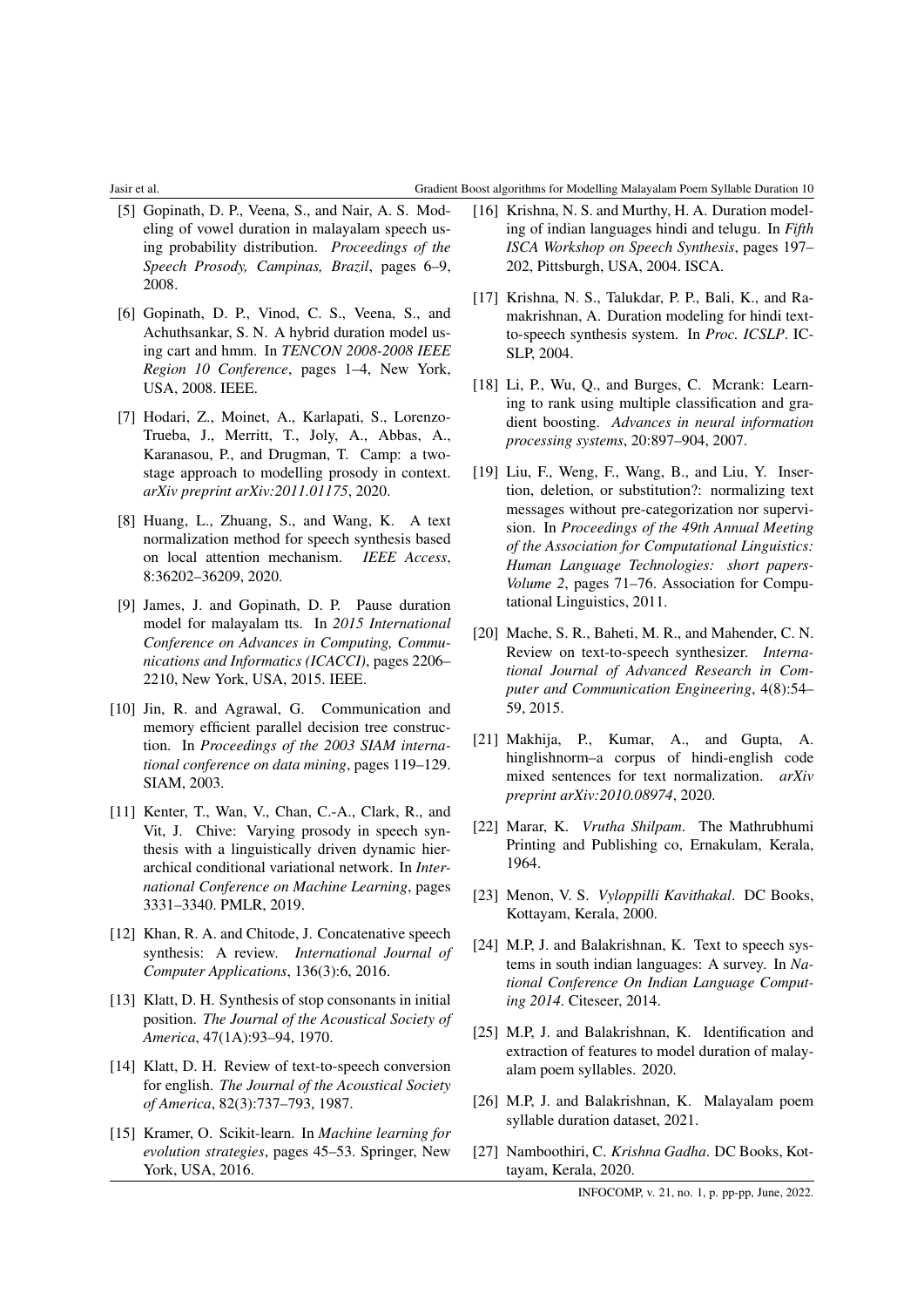#### Jasir et al. Gradient Boost algorithms for Modelling Malayalam Poem Syllable Duration 11

- <span id="page-10-19"></span>[28] Natekin, A. and Knoll, A. Gradient boosting machines, a tutorial. *Frontiers in neurorobotics*, 7:21, 2013.
- <span id="page-10-2"></span>[29] Oord, A. v. d., Dieleman, S., Zen, H., Simonyan, K., Vinyals, O., Graves, A., Kalchbrenner, N., Senior, A., and Kavukcuoglu, K. Wavenet: A generative model for raw audio. *arXiv preprint arXiv:1609.03499*, 2016.
- <span id="page-10-18"></span>[30] Pal, K. and Patel, B. V. Automatic multiclass document classification of hindi poems using machine learning techniques. In *2020 International Conference for Emerging Technology (INCET)*, pages 1–5, New York, USA, 2020. IEEE.
- <span id="page-10-17"></span>[31] Pal, K. and Patel, B. V. Model for classification of poems in hindi language based on ras. In *Smart Systems and IoT: Innovations in Computing*, pages 655–661. Springer, New York, USA, 2020.
- <span id="page-10-4"></span>[32] Ping, W., Peng, K., and Chen, J. Clarinet: Parallel wave generation in end-to-end text-to-speech. *arXiv preprint arXiv:1807.07281*, 2018.
- <span id="page-10-16"></span>[33] Prakash, J. J. and Murthy, H. A. Analysis of inter-pausal units in indian languages and its application to text-to-speech synthesis. *IEEE/ACM Transactions on Audio, Speech, and Language Processing*, 27(10):1616–1628, 2019.
- <span id="page-10-3"></span>[34] Prenger, R., Valle, R., and Catanzaro, B. Waveglow: A flow-based generative network for speech synthesis. In *ICASSP 2019-2019 IEEE International Conference on Acoustics, Speech and Signal Processing (ICASSP)*, pages 3617–3621. IEEE, 2019.
- <span id="page-10-11"></span>[35] Rajan, B. K., Rijoy, V., Gopinath, D. P., and George, N. Duration modeling for text to speech synthesis system using festival speech engine developed for malayalam language. In *2015 International Conference on Circuits, Power and Computing Technologies [ICCPCT-2015]*, pages 1–5, New York, USA, 2015. IEEE.
- <span id="page-10-1"></span>[36] Rajaraja Varma, A. *vruthamanjari*. Current Books, Kottayam, Kerala 686001, 1904.
- <span id="page-10-10"></span>[37] Rao, K. S. and Koolagudi, S. G. Selection of suitable features for modeling the durations of syllables. *Journal of Software Engineering and Applications*, 3(12):1107, 2010.
- <span id="page-10-8"></span>[38] Rao, K. S. and Yegnanarayana, B. Modeling syllable duration in indian languages using support vector machines. In *Intelligent Sensing and Information Processing, 2005. Proceedings of 2005 International Conference on*, pages 258–263, New York, USA, 2005. IEEE.
- <span id="page-10-9"></span>[39] Rao, K. S. and Yegnanarayana, B. Modeling durations of syllables using neural networks. *Computer Speech & Language*, 21(2):282–295, 2007.
- <span id="page-10-13"></span>[40] Rao, K. S. and Yegnanarayana, B. Intonation modeling for indian languages. *Computer Speech & Language*, 23(2):240–256, 2009.
- <span id="page-10-14"></span>[41] Reddy, V. R. and Rao, K. S. Intonation modeling using ffnn for syllable based bengali text to speech synthesis. In *Computer and Communication Technology (ICCCT), 2011 2nd International Conference on*, pages 334–339. IEEE, 2011.
- <span id="page-10-15"></span>[42] Reddy, V. R. and Rao, K. S. Two-stage intonation modeling using feedforward neural networks for syllable based text-to-speech synthesis. *Computer Speech & Language*, 27(5):1105–1126, 2013.
- <span id="page-10-0"></span>[43] Rosen, G. Dynamic analog speech synthesizer. *The Journal of the Acoustical Society of America*, 30(3):201–209, 1958.
- <span id="page-10-6"></span>[44] Sau, A., Amin, T. A., Barman, N., and Pal, A. R. Word sense disambiguation in bengali using sense induction. In *2019 International Conference on Applied Machine Learning (ICAML)*, pages 170– 174. IEEE, 2019.
- <span id="page-10-7"></span>[45] Shen, J., Jia, Y., Chrzanowski, M., Zhang, Y., Elias, I., Zen, H., and Wu, Y. Non-attentive tacotron: Robust and controllable neural tts synthesis including unsupervised duration modeling. *arXiv preprint arXiv:2010.04301*, 2020.
- <span id="page-10-20"></span>[46] Shi, H. *Best-first decision tree learning*. PhD thesis, The University of Waikato, 2007.
- <span id="page-10-12"></span>[47] Shreekanth, T., Udayashankara, V., and Chandrika, M. Duration modelling using neural networks for hindi tts system considering position of syllable in a word. *Procedia Computer Science*, 46:60–67, 2015.
- <span id="page-10-5"></span>[48] Sproat, R., Black, A. W., Chen, S., Kumar, S., Ostendorf, M., and Richards, C. Normalization of non-standard words. *Computer speech & language*, 15(3):287–333, 2001.